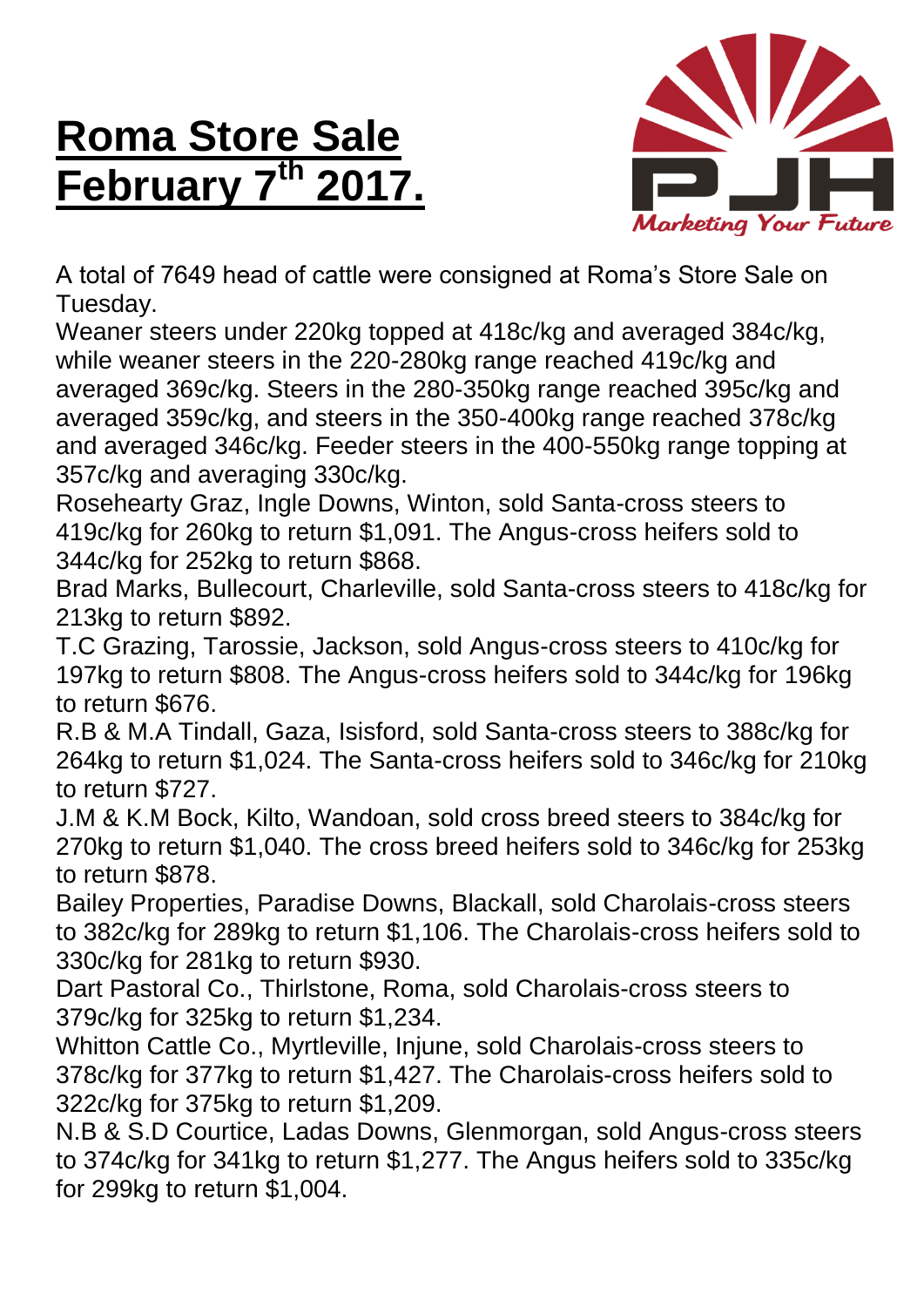G & G Burey, Springhill, Amby, sold Hereford steers to 374c/kg for 322kg to return \$1,208.

M.D & C.R Redgen, The Rockies, Roma, sold Droughtmaster-cross steers to 370c/kg for 265kg to return \$984.

Skygrove Pty. Ltd., Yurnga, Taroom, sold Brangus-cross steers to 364c/kg for 323kg to return \$1,176.

Nixon Pastoral Co., Wyoming, Roma, sold Angus-cross steers to 358c/kg for 361kg to return \$1,296. The Charolais-cross heifers sold to 320c/kg for 454kg to return \$1,453.

Dalco Pty. Ltd., Sugarloaf, Wallumbilla, sold Santa-cross steers to 357c/kg for 449kg to return \$1,603.

Doce Pty. Ltd., Bottletree, Injune, sold Droughtmaster steers to 342c/kg for 471kg to return \$1,613.

Heifers in the 350-450kg range reached 334c/kg and averaged 297c/kg. Heifers in the 280-350kg range topped at 336c/kg and averaged 308c/kg. Heifers in the 220-280 range topped at 346c/kg and averaged 320c/kg. Heifers under 220kg topped at 346c/kg and averaged 322c/kg.

A Austin, The Homestead, Dulacca, sold Santa-cross heifers to 335c/kg for 242kg to return \$813.

L.J and M.T Ridge, Les-mar, Roma, sold Angus-cross heifers to 320c/kg for 324kg to return \$1,039.

B.J Taylor & Sons, Marjundale, Injune, sold Charolais-cross heifers to 310c/kg for 418kg to return \$1,295.

Cows over 500kg sold to 272c/kg and averaged 244c/kg, while cows 400- 500kg topped at 284c/kg and averaged 235c/kg. Cows in the 300-400kg range sold to 238c/kg and averaged 201c/kg.

Cows and calves hit \$1,600/unit.

Bulls up to 400kg reached 368c/kg and averaged 302c/kg.

## *PJH sell 1 st position next week.*